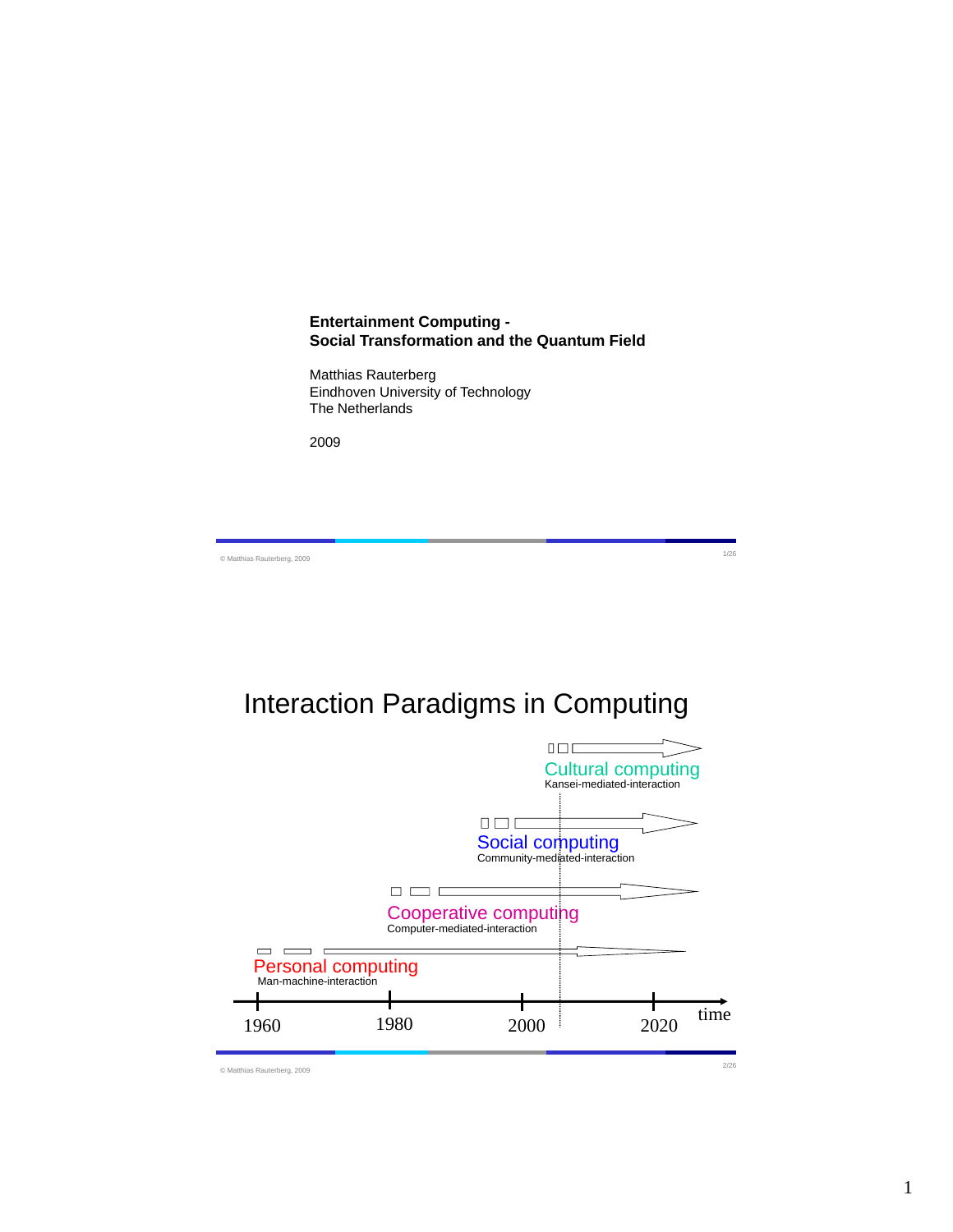# What is Culture?

Culture is the integration pattern of human behavior that includes

- attitudes,
- norms,
- values,
- beliefs,
- actions,
- communications and language
- institutions of a race, ethnic, religious and/or social group.

The word *culture* comes from the Latin root *colere* (to inhabit, to cultivate, or to honor). In general, it refers to human *activity*; different definitions of culture reflect different theories for understanding, or criteria for valuing, human activity. Anthropologists use the term to refer to the universal human capacity to classify experiences, and to encode and communicate them symbolically. They regard this capacity as a defining feature of the genus Homo.

© Matthias Rauterberg, 2009 3/26

# Culture on different layers



© Matthias Rauterberg, 2009 4/26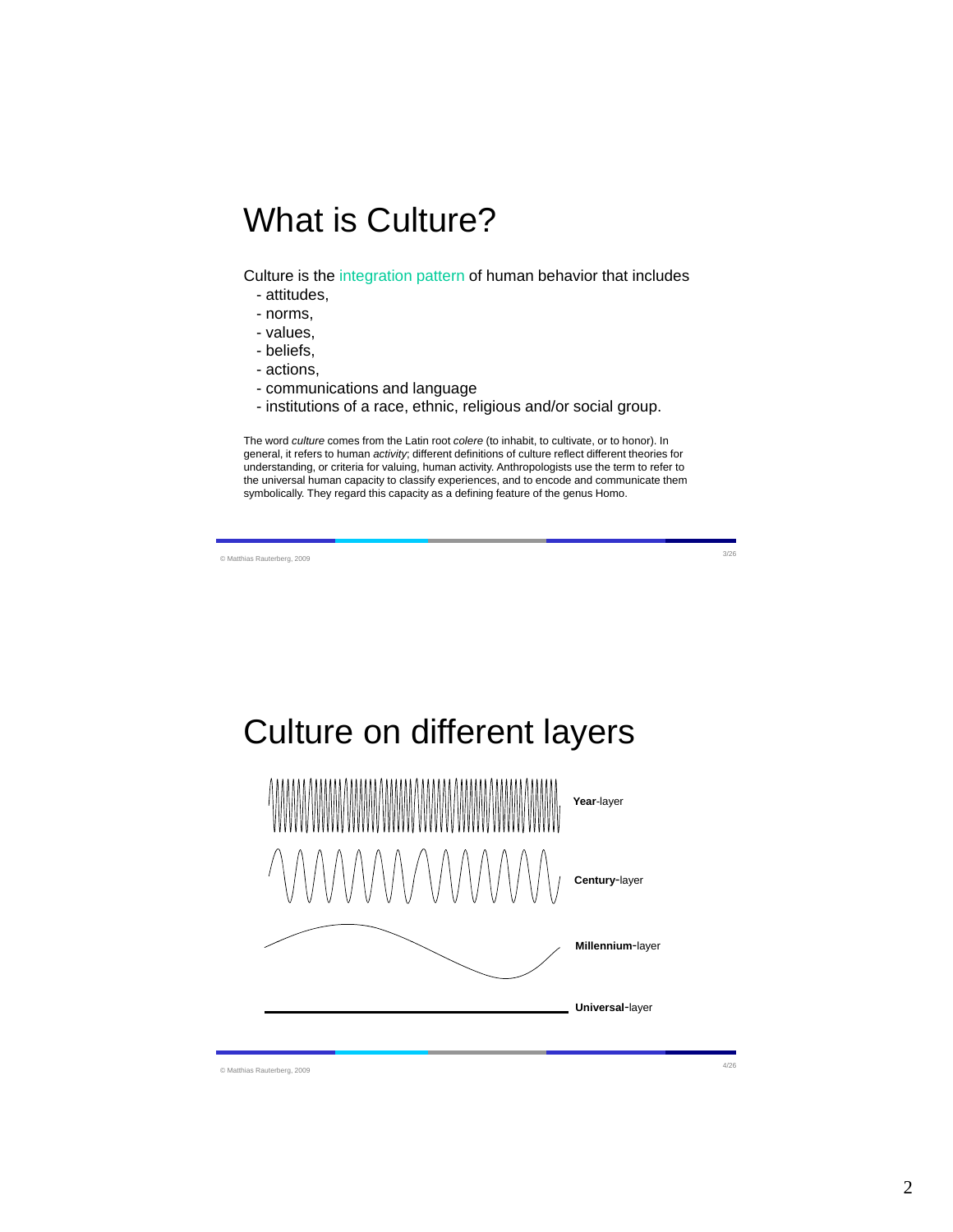# Cultural Computing: Kansei mediation



Nakatsu R., Rauterberg M., Salem B. (2006). Forms and theories of communication: from multimedia to Kansei mediation. *Multimedia Systems, 11(3), 304-312*

© Matthias Rauterberg, 2009 5/26

#### **First Discovery**: discovery of the *hidden part of mind*



**Sigmund Freud** about the unconscious in particular were revolutionary.

In 1932 the discoveries of

His treatment of neuroses allowed inspection of a "hidden" part of the mind. Freud divided the mind into two parts: the preconscious (ideas and memories capable of becoming conscious), and the unconscious (desires, impulses, and wishes of a mostly sexual and sometimes destructive nature).

All human thought is partly a conflict between the preconscious and unconscious, and partly a compromise to pursue pleasure whilst avoiding danger and dealing with the realities of life.



© Matthias Rauterberg, 2009 6/26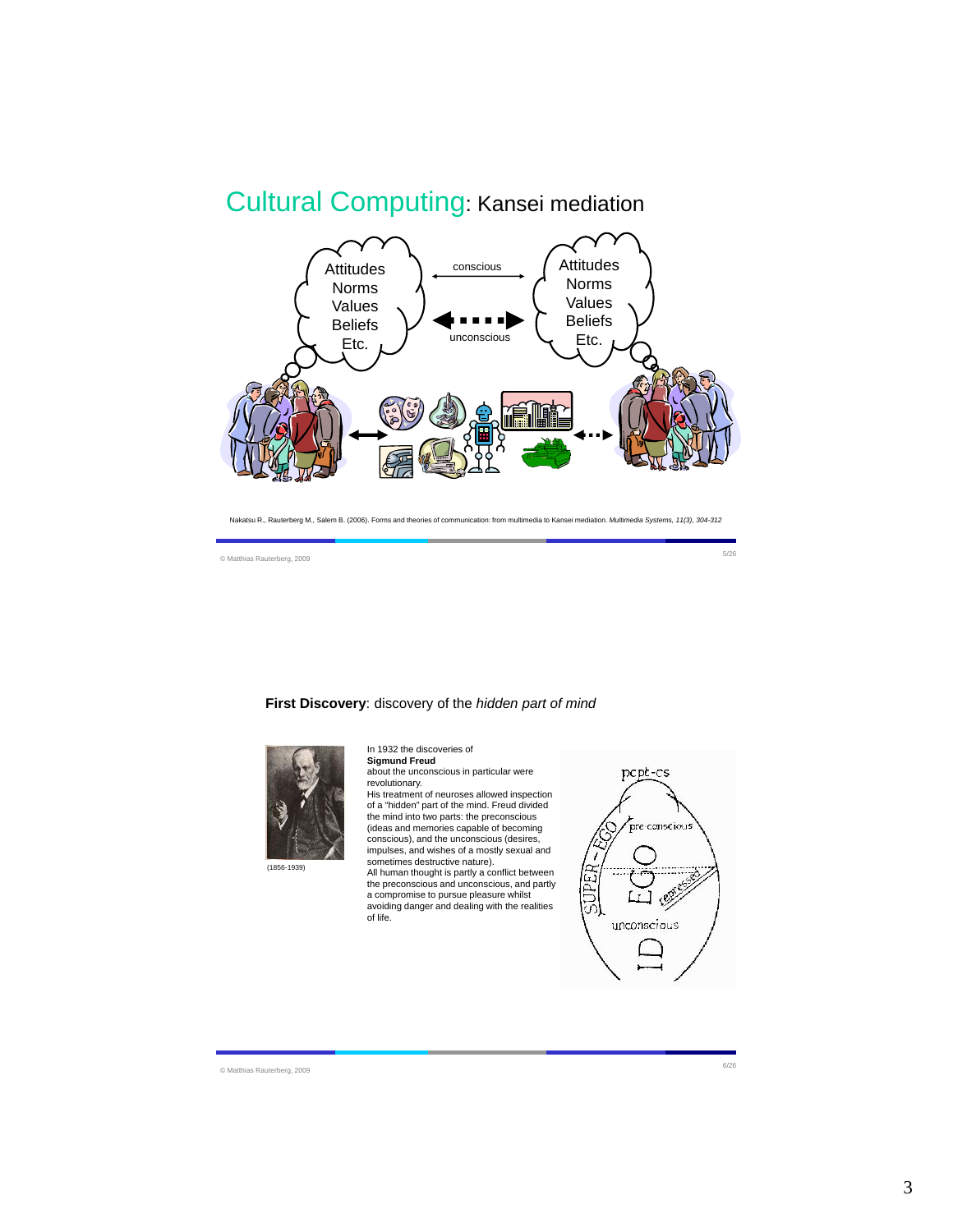#### **Second Discovery** : discovery of the *collective unconscious*



#### After 1910 the discoveries of

**Carl Gustav Jung** about the *collective unconscious* and the related *archetypes* were challenging. Jung dreamt a great deal about the dead, the land of the dead, and the rising of the dead. These represented the unconscious itself -- not the "little" personal unconscious that Freud made such a big deal out of, but a new *collective unconscious* of humanity itself, an unconscious that could contain all the dead, not just our personal ghosts. Jung began to see the mentally ill as people who are haunted by these ghosts, in an age where no-one is supposed to even believe in them. If we could only recapture our mythologies, we would understand these ghosts, become comfortable with the dead, and heal our mental illnesses.<br>(1875-1961)



© Matthias Rauterberg, 2009 7/26

**Third Discovery** : *fields* beyond energy and matter



Most notably, the theory about morphogenetic fields of **Rupert Sheldrake**

in 1981 reveal a substantial change in the way how we should look at reality. He developed the idea of *morphogenetic fields*, and has researched and written on topics such as animal and plant development and behavior, telepathy, perception and metaphysics. For example, Sheldrake began working in the 1990s on the alleged telepathic powers of animals, which he thinks could be explained by *morphic resonance* between two brains.



(video, 4:03)



**Reference**: Sheldrake, R. (1981). A New Science of Life: The Hypothesis of Formative Causation.

© Matthias Rauterberg, 2009 8/26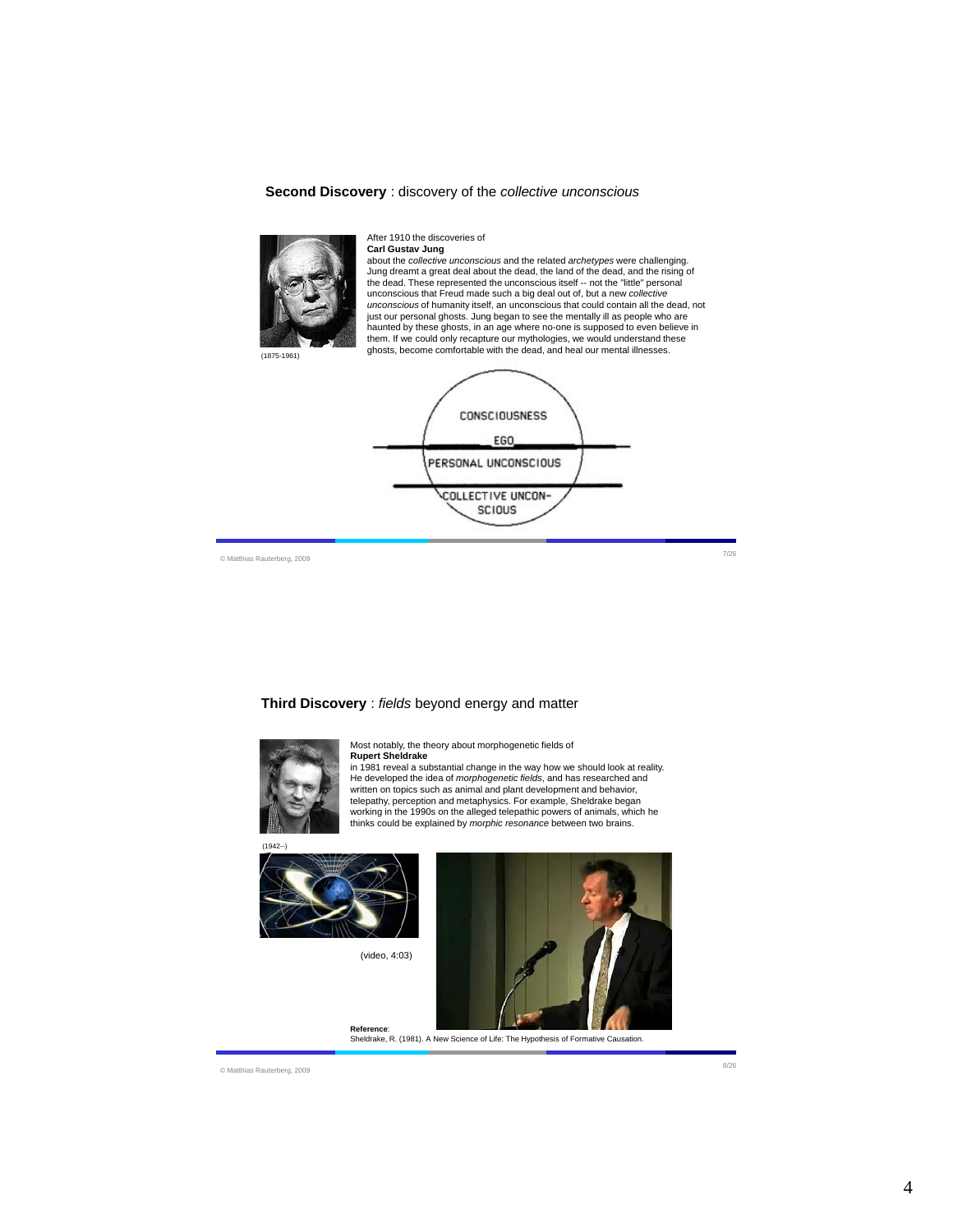# Global Consciousness Project



# The World of Quantum Mechanics

Einstein-Podolsky-Rosen (EPR) Paradox

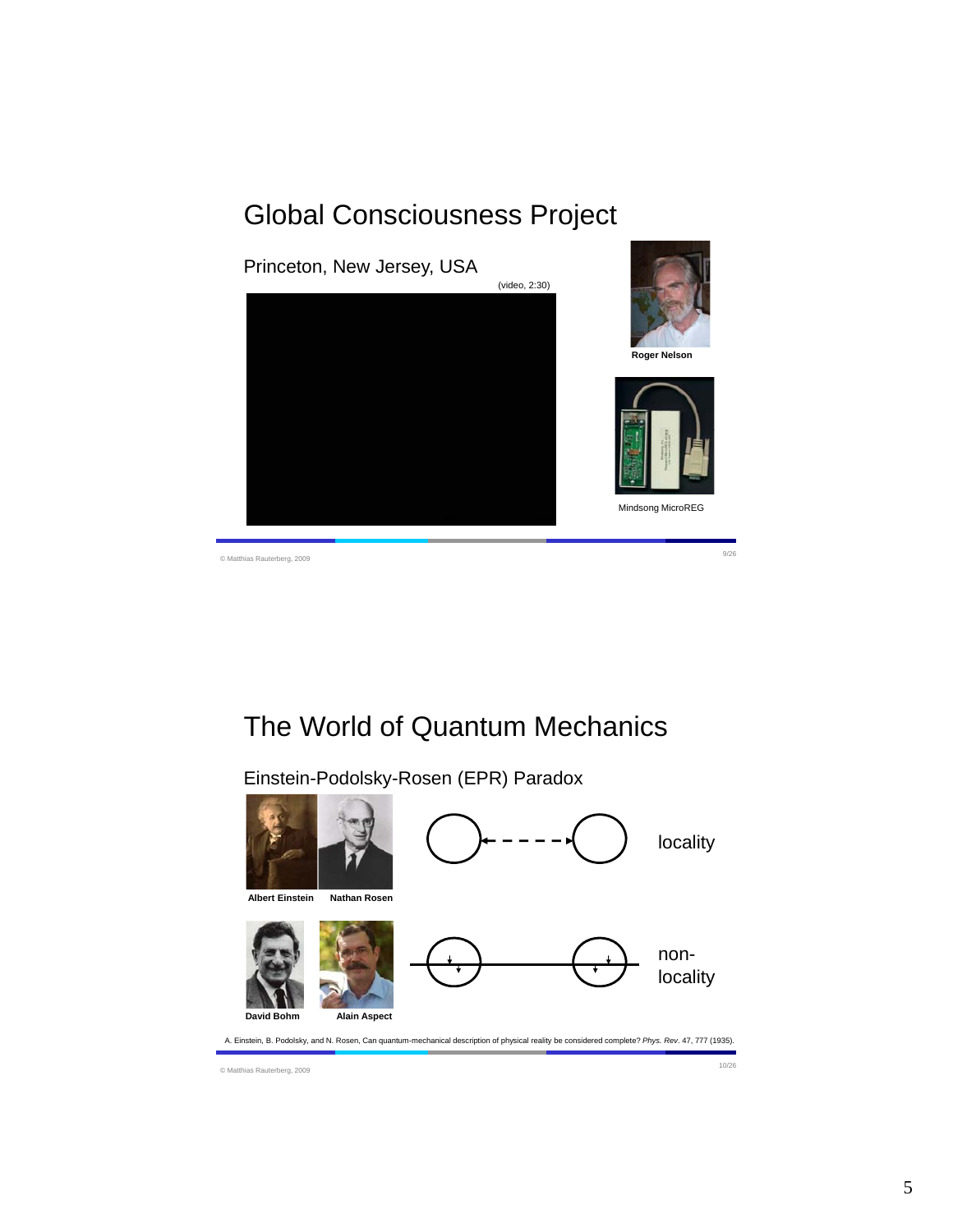## Cultural Computing: the collective unconscious



# Culture: the East



© Matthias Rauterberg, 2009 12/26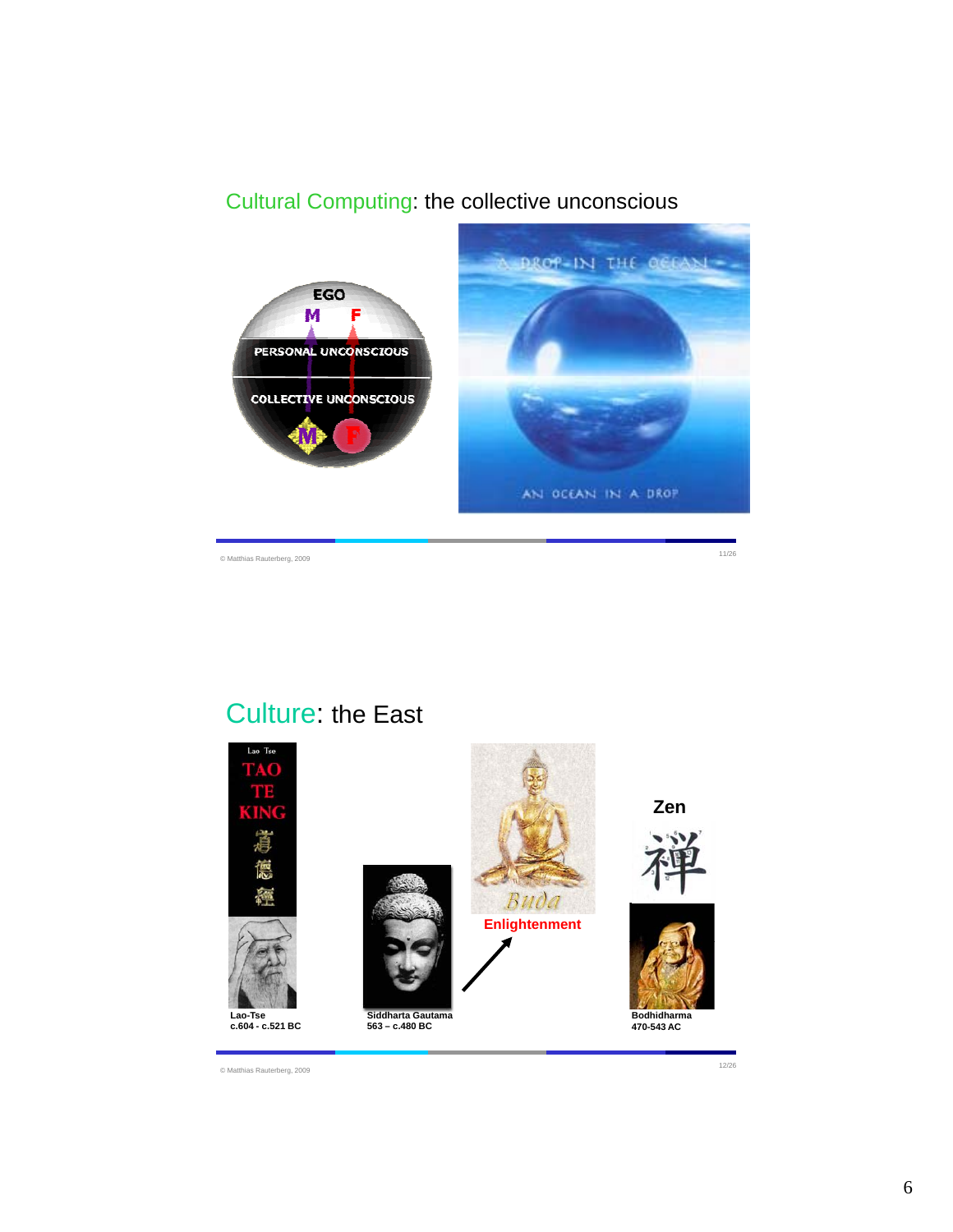# Cultural Computing

ZENetic computer (2003)





© Matthias Rauterberg, 2009 13/26

# Cultural Computing

ZENetic computer (video, 3:43)



© Matthias Rauterberg, 2009 14/26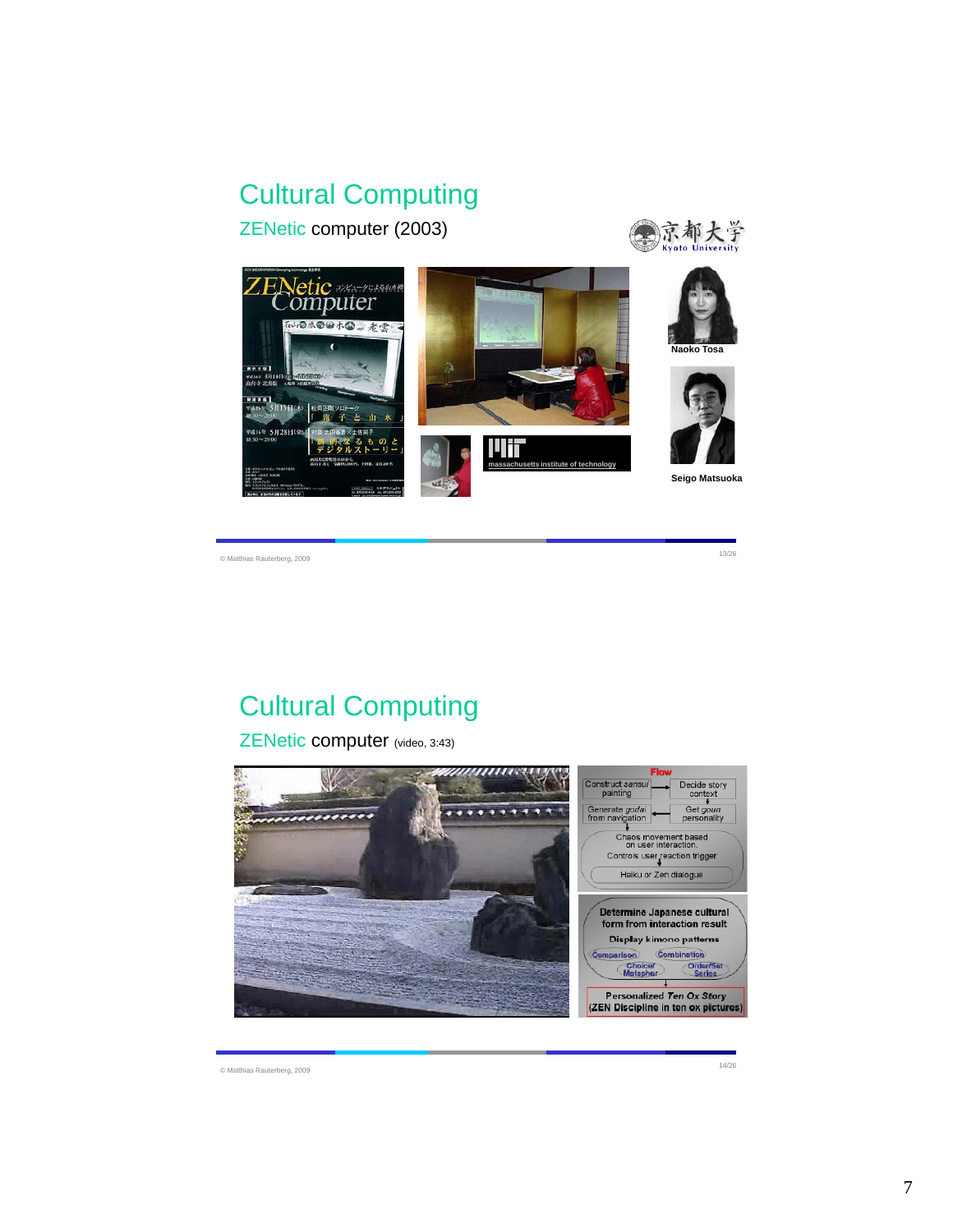## Culture: the West





**René Descartes 1596-1650**



synthetic *a priori* knowledge:

**- time - space**

**res extensa -** body, matter, etc

**res cogitans -** mind

both *pure forms of intuition* and *pure intuitions*.

© Matthias Rauterberg, 2009 15/26

Culture in East and West

Cross-cultural psychologist's juxtapose Eastern *holistic* and Western *analytic* reasoning.

**Eastern** reasoning embraces contradictions among objects in a yin–yang field of constant change.

**Western** reasoning tends to focus on objects and categories, and is driven by *formal logic.*

Nisbett RE., Peng K., Choi I. & Norenzayan A. (2001). Culture and Systems of Thought: Holistic versus Analytic Cognition. *Psychological Review*, 108(2), 291-310 .

© Matthias Rauterberg, 2009 16/26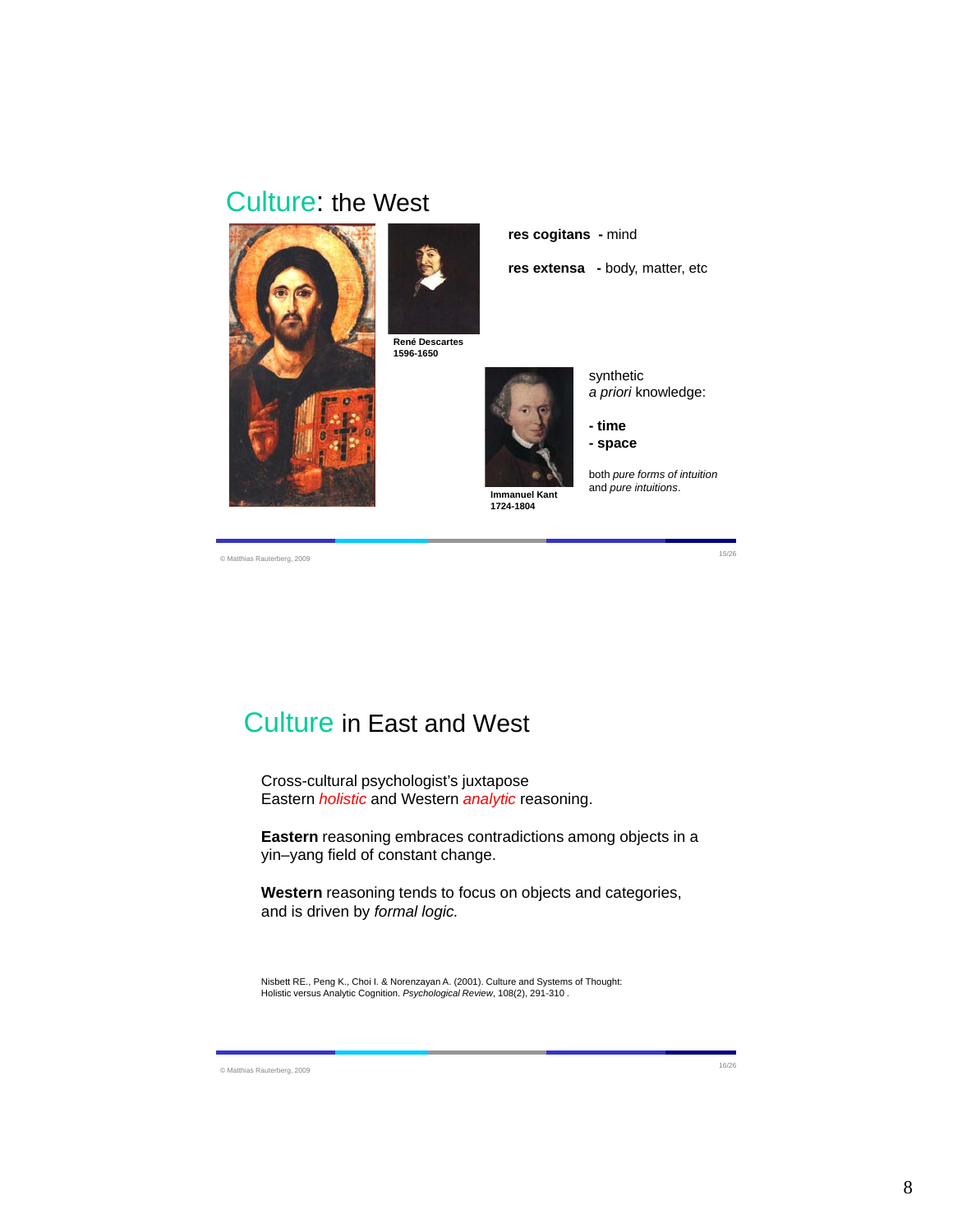# What would be a Western equivalence to ZENetic Computer?

## Possible Answer:

- an interactive experience based on the story of **Alice in Wonderland**



© Matthias Rauterberg, 2009 17/26



#### ALICE-Lab at TU Eindhoven: Microsoft<br>**Research**



© Matthias Rauterberg, 2009 18/26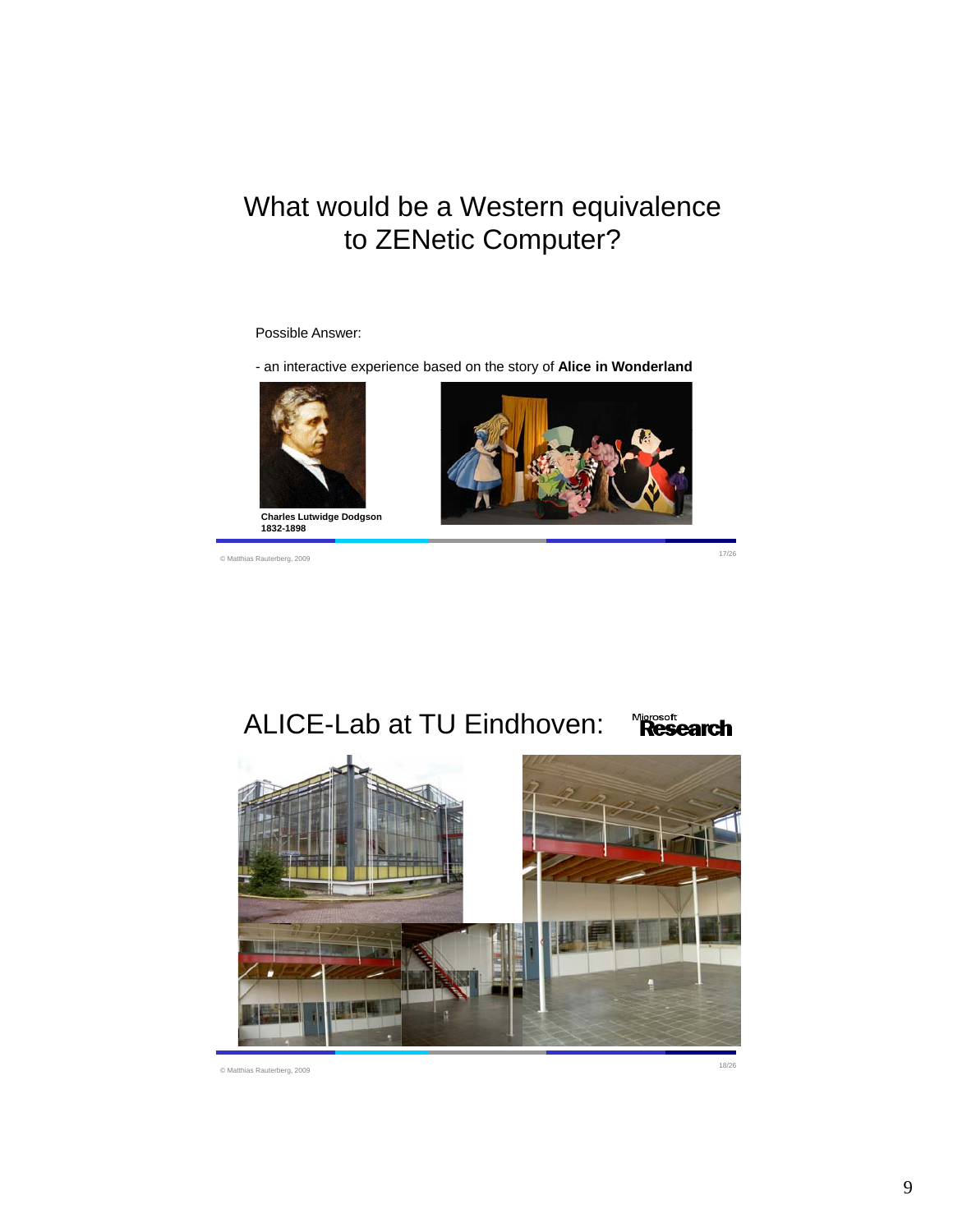# Planning and Modeling **Microsoft<br>Research** © Matthias Rauterberg, 2009 19/26

Stage-1: In the Park



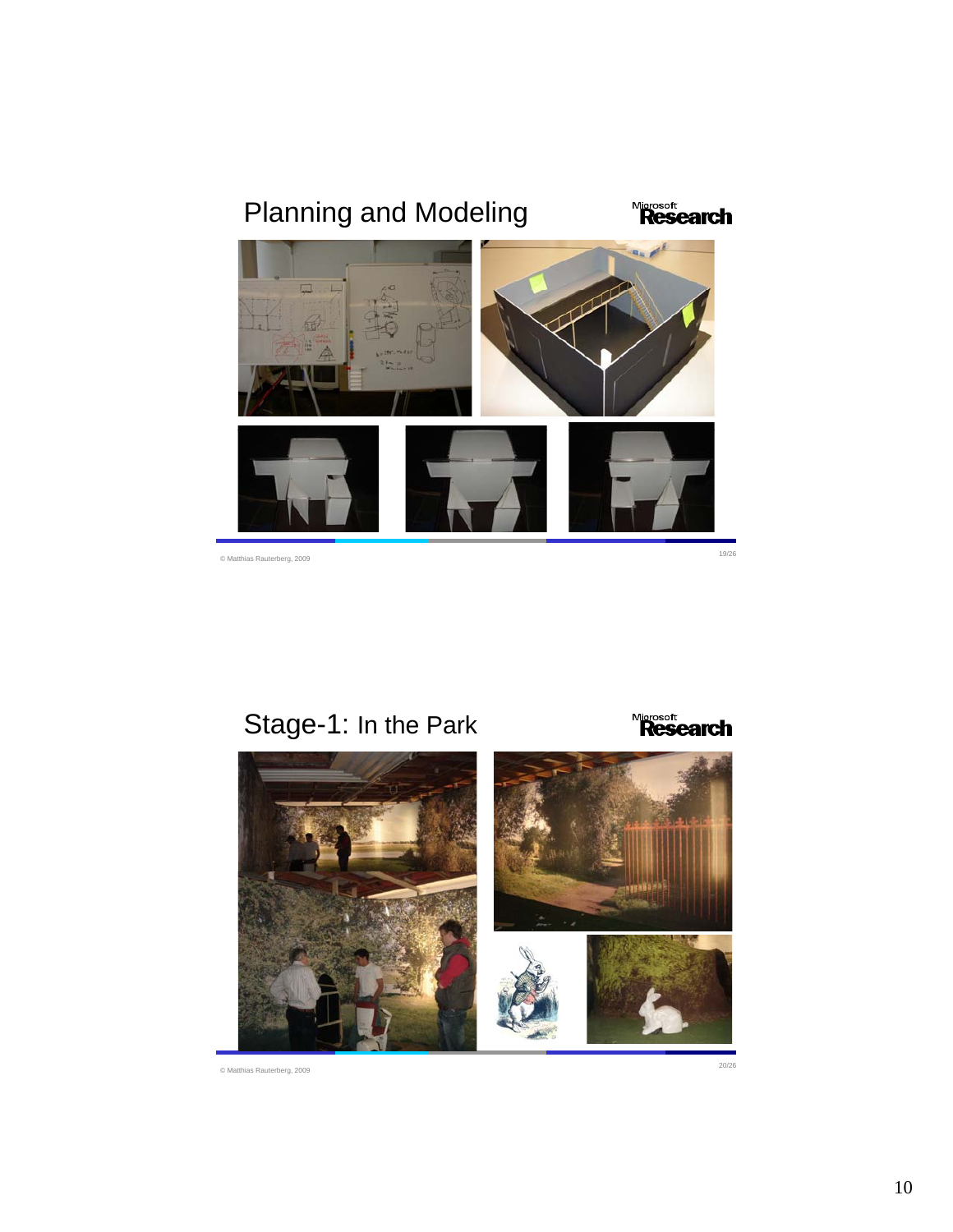







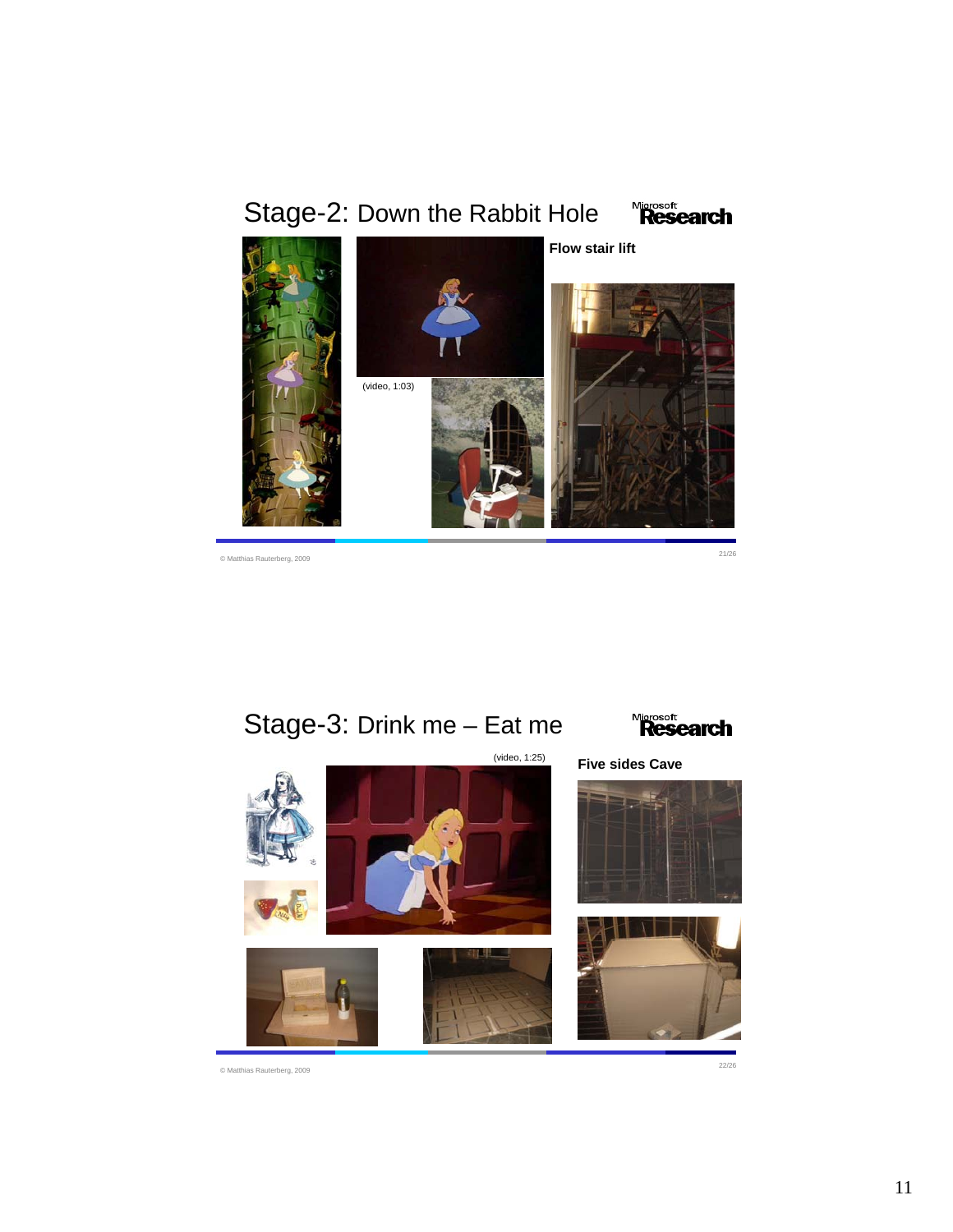# Stage-5: The Caterpillar





*'Who are YOU?' said the Caterpillar.*

This was not an encouraging opening for a conversation. Alice replied, rather shyly,<br>'I–I hardly know, sir, just at present– at least I know who I WAS when I got up this<br>morning, but I think I must have been changed severa *'I can't explain MYSELF, I'm afraid, sir' said Alice, 'because I'm not myself, you see.' 'I don't see,' said the Caterpillar.*

(video, 2:18)





© Matthias Rauterberg, 2009 23/26

### Stage-6: The Cheshire Cat Microsoft<br>**Research**



*'*'Come, it's pleased so far,' thought Alice, and she went on. 'Would you tell me,<br>please, which way I ought to go from here?'<br>'That depends a good deal on where you want to get to,' said the Cat. 'I don't much care where–' said Alice. 'Then it doesn't matter which way you go,' said the Cat.

(video, 0:19)



© Matthias Rauterberg, 2009 24/26